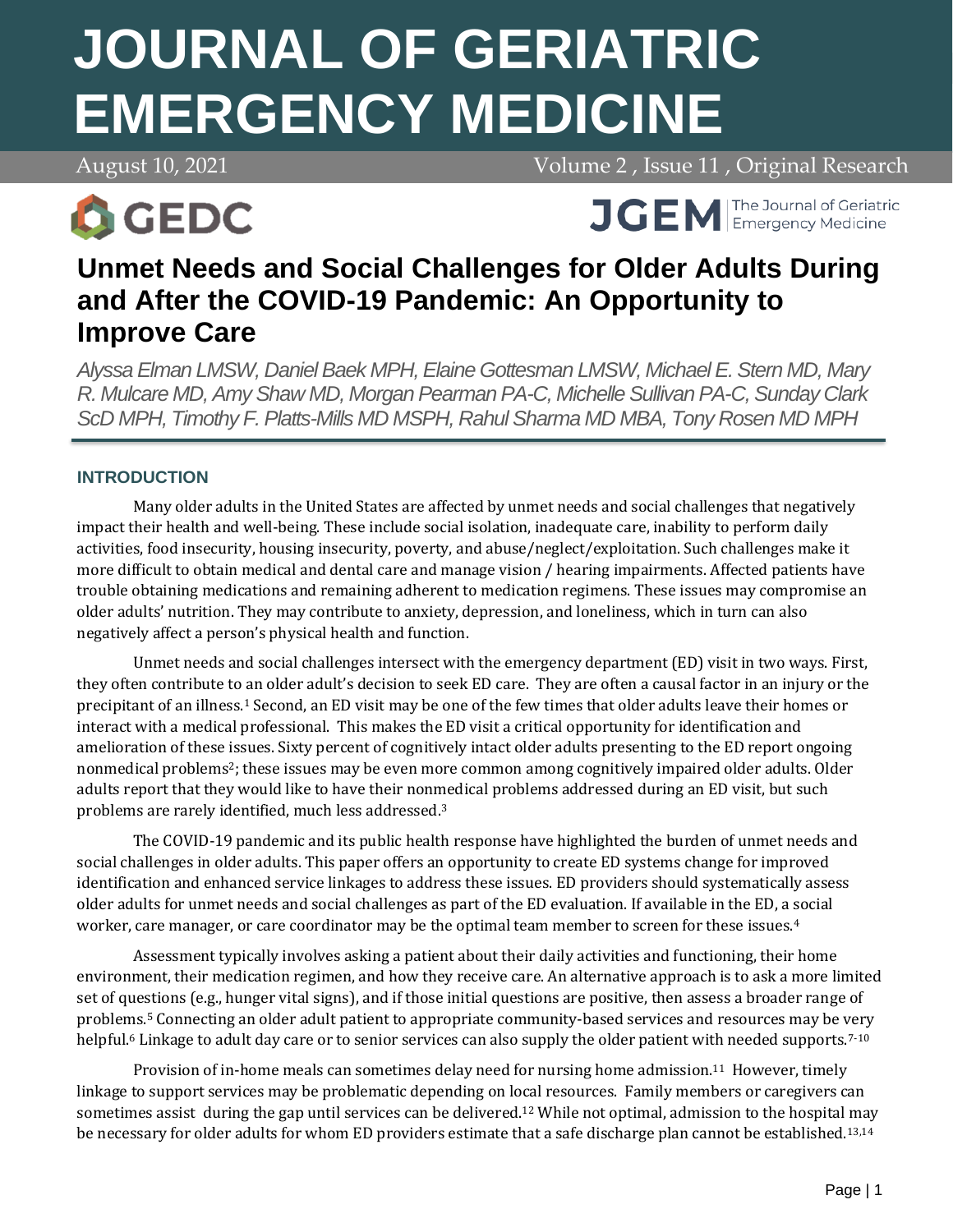Below, we discuss in more detail several unmet needs and social challenges and recommend specific assessment and intervention strategies.

#### **SOCIAL ISOLATION**

Even in the absence of a pandemic, an estimated 43% of older adults experience social isolation.<sup>15</sup> This disconnection can lead to loneliness, decreased quality of life, and depression, and is associated with medical consequences including falls, cognitive decline, and mortality.15,16 The public health response to COVID-19, including stay-at-home orders and social distancing measures, has dramatically increased the prevalence of social isolation in older adults and exacerbated the problem for those who were already isolated. Places of gathering, such as senior centers and places of worship, have closed. Social supports, including family and friends, may not feel comfortable visiting or are formally prohibited from visiting due to concerns about infecting an older adult or contracting COVID-19 themselves. And although some studies suggest that older adults are more comfortable using technology as a platform for medical encounters than previously thought,<sup>17</sup> many older adults do not have internet access or cannot use the technology necessary to conduct video conversations. The latter problem may be solved in part with the use of elder-friendly technology employing large icons and pre-programmed methods of communication.<sup>18</sup>

The pandemic also presents important transportation issues, as older adults may rely on social supports or public transportation to go to appointments and run essential errands. Without access to safe transportation, seniors are unable to receive regular outpatient health care and obtain prescription medications. As a result, chronic health conditions may be exacerbated, which can lead to ED presentation and hospitalization.

Socially isolated older adults present to EDs more frequently than those who feel connected,<sup>15</sup> suggesting that an ED visit may be an opportunity to identify this issue and initiate intervention with appropriate referrals. To assess for social isolation in the ED, providers should explore the patient's social support network. Questions targeting perceived loneliness, including how connected an older adult feels to friends and family or if they have people they can talk to/depend on may be particularly helpful.<sup>19</sup>

Many communities have recognized the importance of reducing social isolation in older adults amid COVID-19 and have developed creative solutions to improve connectedness. In New York City, the Department for the Aging developed virtual senior centers, and New York Connects created a Friendship Line for older adults who may be feeling lonely. A major cable/internet company in the New York area created an affordable internet option for seniors. Community-based counseling programs have offered support by phone or video conference. In Detroit, Michigan, an innovative telephone outreach program was established.<sup>19</sup> A senior ride program in Virginia provides private rides to and from medical appointments for older adults with chronic health conditions with frequent sanitization to reduce infection transmission.20 Being aware of and utilizing local resources is imperative to provide assistance and referrals to older adults during this challenging time.

# **INADEQUATE CARE / ASSISTANCE IN ADLS, IADLS**

Many older adults experience decline in function and need assistance in activities of daily living (ADLs) and instrumental activities of daily living (IADLs). ADLs include bathing, grooming, toileting, transferring, and selffeeding; IADLs include cleaning the home, managing money, preparing meals, shopping for groceries and necessities, taking prescribed medications, and using the telephone to communicate. Receiving inadequate care or assistance with these ADLs and IADLs is a critical unmet need<sup>21</sup> that can dramatically impact an older adult's health and can increase their mortality.<sup>22</sup> Before COVID-19, research showed that 75% of older adults that present to the ED reported ADL decline, and 65% reported IADL decline.<sup>23</sup>

The COVID-19 pandemic has likely increased the prevalence of unaddressed functional challenges among older adults. Family and friends who had previously checked in on an older adult and thus may have been able to identify a functional decline may not do so during a pandemic due to concerns of exposing themselves or the older adult to the virus. Home care workers may no longer provide services due to personal concerns or agency policy, leading to inadequate care and worsening of existing health problems. An older adult may not be able obtain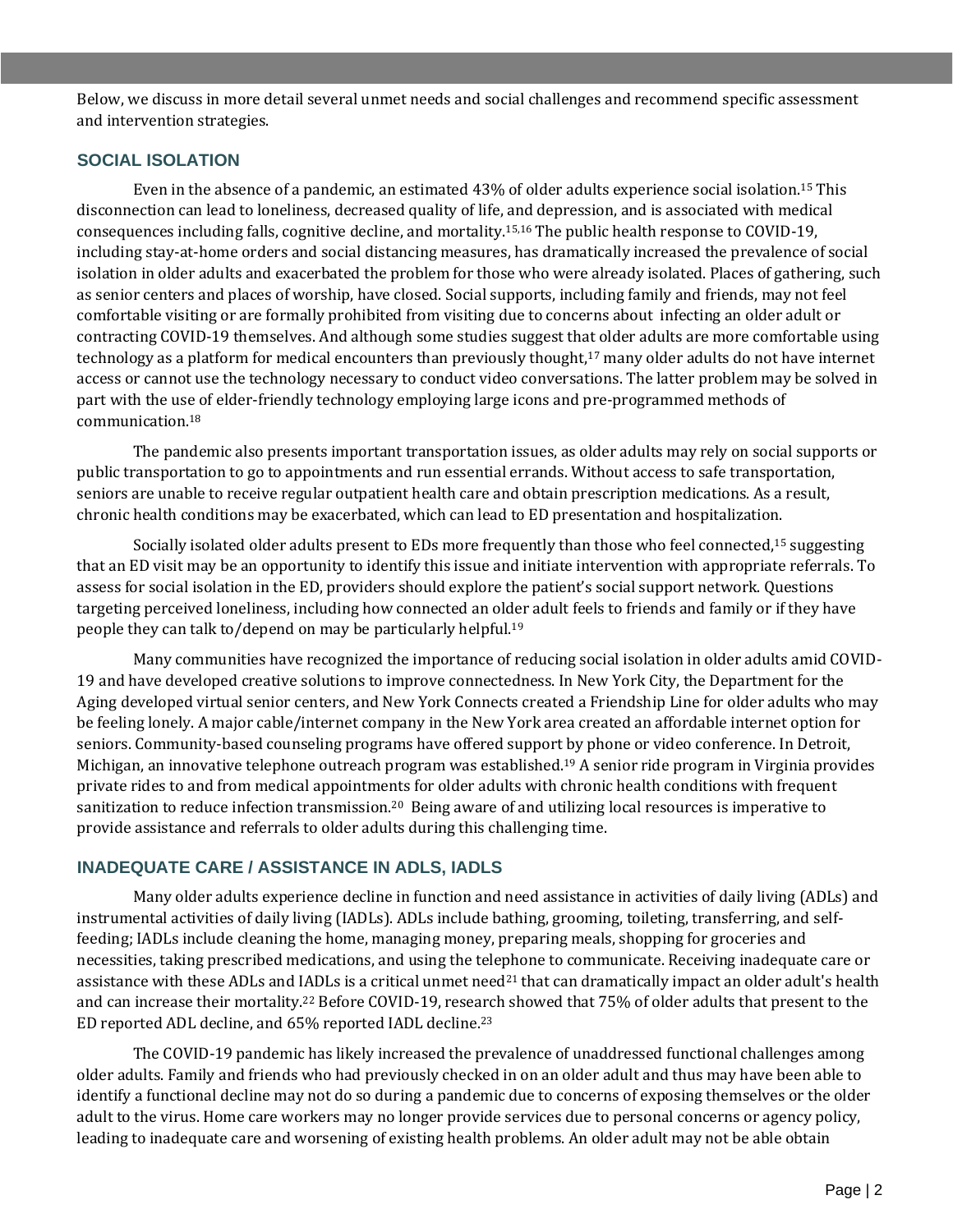necessary prescription medications or to take them properly. They may have difficulty acquiring assistive devices such as canes, walkers, hearing aids, or glasses, and may not be able to have current devices adjusted as needed.

Additionally, functional impairments themselves may impact the ability of older adults to access necessary medical care outside of the ED. With outpatient providers relying on telemedicine to care for patients during the pandemic, older adults with hearing loss or impairments in fine motor skills may face increasing challenges in obtaining the care they need if they do not have access to user-friendly technology.<sup>16</sup> While an important public health behavior, the use of masks by others makes communication more difficult for those with hearing or vision impairment.<sup>24</sup>

ED providers should recognize the existence of these challenges and proactively assess an older adult's functional status and the care/assistance they are receiving. The ED team can educate family members or other informal caregivers about how to properly provide care. When appropriate, social workers and care managers should be involved to assist with setting up or modifying home care during the pandemic. Assistive devices should be given to the patient or delivery should be arranged.<sup>25</sup>

#### **FOOD INSECURITY**

Many older adults experience food insecurity, defined as a lack of access to nutritionally adequate foods due to limited resources, such as financial resources, availability of healthy foods, and transportation.<sup>5</sup> Older adults with food insecurity are at increased risk of not only malnutrition but also heart disease, diabetes, depression, and ADL dependence.5,26,27 Before COVID-19, 8.7% of older adults living alone and 7.2% of older adults living with others had food insecurity.<sup>28</sup> As many as 15% of older adults presenting to the ED were malnourished, and of those ED patients, food insecurity was a contributing factor in more than 25%.<sup>5</sup>

The COVID-19 pandemic has dramatically increased the risk of food insecurity among older adults. Meal delivery services, such as Meals on Wheels, have had to suspend operations. Senior centers, where many older adults received meals, have been closed. Many older adults are not able to go to grocery stores due to functional limitations, transportation issues, or fear of COVID-19 exposure. Online grocery services have replaced in-person grocery shopping for many but may be difficult to navigate for some older adults who have established routines and are inexperienced in using technology. Financial issues due to the economic impact of COVID-19, to be discussed below, may affect food purchasing for older adults, their families, and their caregivers.

Existing screening tools such as the Malnutrition Screening Tool<sup>29</sup> and the Hunger Vital Sign (HVS)<sup>30</sup> food insecurity screener may be used by ED providers to assess for this critical issue. For patients who screen positive, referrals to local service providers may be made as well as to the federal Supplemental Nutrition Assistance Program.31 The use of the HVS to identify older ED patients with unmet nonmedical needs and refer them to community-based services was recently piloted in a U.S. ED:<sup>5</sup> unpublished results support the feasibility of this approach.

#### **HOUSING INSECURITY**

Housing insecurity, which includes poor housing quality, homelessness, overcrowding, and lack of affordability, is an increasingly common problem for older adults.<sup>32</sup> Older adults with housing insecurity, particularly homelessness, have greater health care needs relating to geriatric conditions along with functional and cognitive impairment.33 Homeless individuals frequently visit the ED for care<sup>34</sup> but have improvements in depressive symptoms and utilize less acute care after obtaining housing.<sup>33</sup>

Older adults with insecure housing are likely at increased risk of COVID-19 exposure and disease. Homeless shelters have been a nidus for COVID-19 spread.<sup>35</sup> Homeless and marginally housed individuals may not be able to adequately quarantine if they are exposed or socially isolate if they develop symptoms and may, therefore, become vectors for further spread. Also, they may not be able to care for themselves if they become sick.

Many communities have recognized the importance of addressing housing insecurity as a way to contain the COVID-19 pandemic. One approach has been to convert unused hotel rooms into housing for the homeless. ED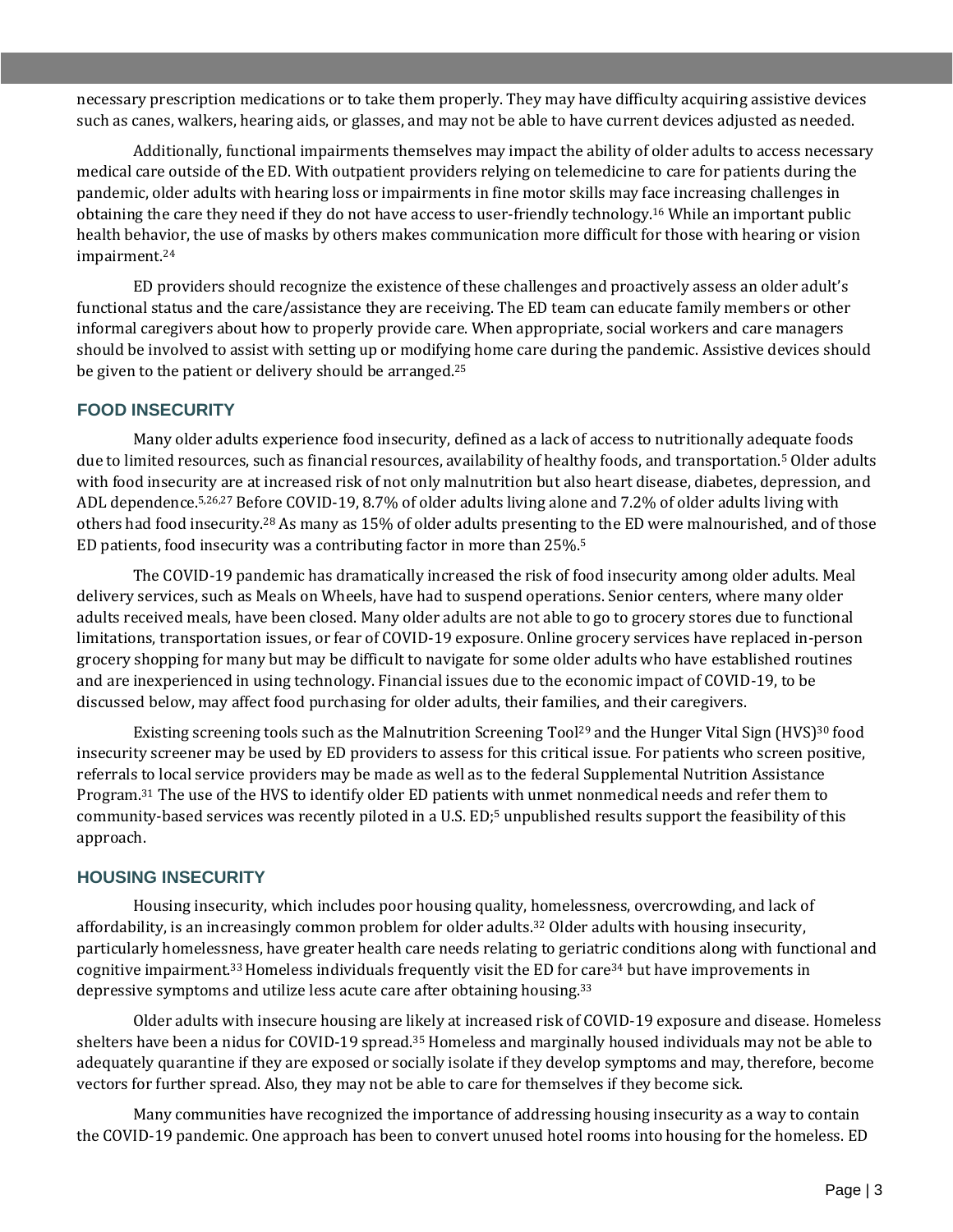providers should ask older adults about their home environment to assess its safety and security. They should explore the potential for an older adult to relocate to the home of a family member or friend if their current living situation is unsafe. ED providers should consider admission for patients if there is concern about ability to care for themselves or receive care from others safely in their home environment. Patients facing this social challenge are likely at much higher risk for ED re-presentations and bad outcomes if discharged back to the same living environment during the pandemic.

#### **FINANCIAL INSECURITY**

Financial insecurity was a reality for many older adults before the COVID-19 outbreak, with 9.2% of U.S. older adults having income below poverty thresholds.<sup>36</sup> The poverty rate among older adults is highest in the oldest old (aged ≥65) and among Black and Hispanic individuals.<sup>37</sup>

COVID-19 has been financially devastating, causing massive job losses as well as temporary but dramatic reductions in the stock market and retirement investment accounts. COVID-19-related deaths among older adults will likely lead to an increase in financially vulnerable older single-person households, with the surviving partner struggling with money.<sup>38</sup> Financial insecurity can cause and worsen the other unmet needs and social challenges described above, as older adults may not have the funds they need to pay for care, medication, transportation, food, and housing. Also, unpaid utility bills can lead to service shut-offs causing an unsafe living environment. COVID-19 poses other financial challenges as well. Older adults who receive a fixed income via checks in the mail may be reluctant to or have difficulty depositing or cashing these checks during the pandemic. Online banking and bill payment have become more common during the pandemic. Though many older adults are comfortable using these, others may need training and assistance.

Although ED providers likely cannot solve COVID-19-related financial insecurity in older adult patients, they should be mindful of its potential importance and relevance to the acute issues precipitating the ED presentation. Community services including the local or regional Area Agency on Aging may be able to provide resources to pay for necessary expenses and to assist with financial management and bill payment. Also, older adult patients may be directed to resources at financial institutions that provide training on online financial management.

# **ELDER ABUSE / NEGLECT / EXPLOITATION**

Elder mistreatment, which includes physical abuse, neglect, sexual abuse, verbal abuse, emotional abuse, psychological abuse, and financial exploitation, is a serious issue that is critical to identify in the ED. Elder mistreatment occurs commonly, impacting 5-10% of community-dwelling older adults and more than 20% of those living in long-term care.<sup>39</sup> Elder mistreatment has medical consequences, as victims have much higher mortality than other older adults and increased rates of depression and exacerbations of chronic illness.<sup>39</sup> Elder mistreatment victims are less likely to see a primary care provider than other older adults and more likely to present to the ED.<sup>39</sup> Research has shown that 7% of cognitively intact older adult ED patients report mistreatment if asked,<sup>2</sup> but ED providers seldom identify or address this issue during an ED visit.<sup>39,40</sup>

The COVID-19 pandemic and the public health response have likely increased both the frequency and severity of elder mistreatment.<sup>41</sup> Stay-at-home orders or a quarantine period may be disastrous for a victim now trapped at home with an abuser. Unemployment, decreased income, and increased stress for family caregivers, all of which are known risk factors for elder mistreatment, are more common during the pandemic. Increased rates of substance abuse and mental illness among caregivers may also contribute to increased elder mistreatment during the pandemic. Access to community support services and senior centers as well as interactions with family and friends who are able to prevent mistreatment or intervene may be severely limited.<sup>41</sup> Nursing home and assisted living residents may also be in increased danger. Restricting family visits, while necessary to reduce infection transmission, reduces facility accountability and eliminates opportunities to identify issues with the care provided to residents.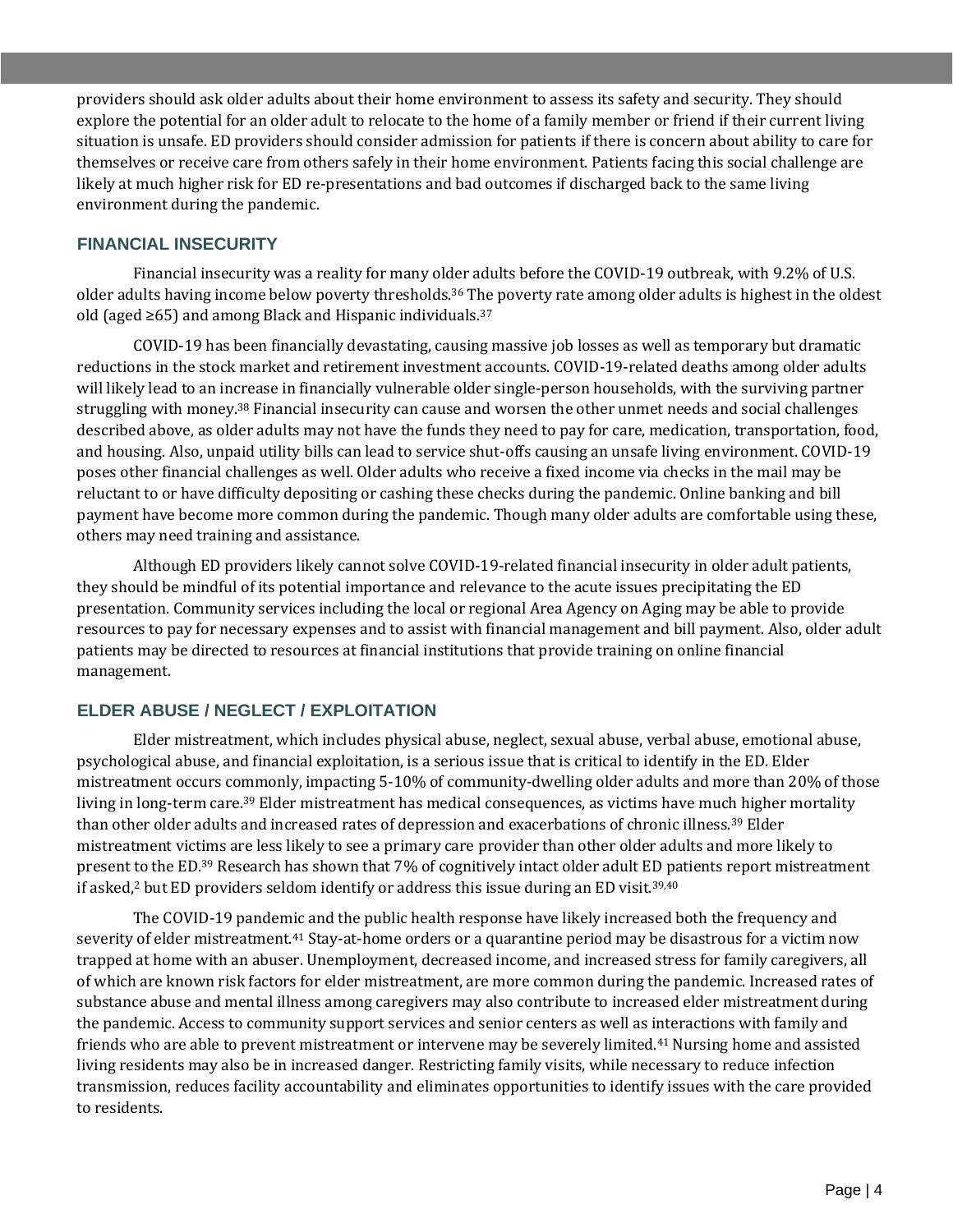Because an ED visit for an acute injury or illness may be the only time that a victimized older adult leaves their home during the pandemic, ED providers should prioritize identifying elder mistreatment. Incorporating protocols for elder mistreatment screening should be considered,<sup>42</sup> since many cases are subtle and involve multiple types of mistreatment. Social workers may take the lead in assessment in EDs where they are available. Several ED-specific tools have recently developed and tested: the ED Senior Abuse Identification tool (ED Senior AID);<sup>43</sup> a multi-step screening approach incorporating the ED Senior AID tool,42, and the Emergency Department Elder Mistreatment Assessment Tool for Social Workers (ED-EMATS).<sup>44</sup> The last of these is specifically designed for social workers.

ED providers should report all potential cases of elder mistreatment to the appropriate authorities. Health care providers are mandatory reporters for elder mistreatment in most but not all U.S. states, and, in many, elder abuse must be reported even if the victim does not want a report made. Requirements vary by state, and information can be obtained from a state's Department of Health website. A summary is available at: [http://www.napsa-now.org/wp-content/uploads/2014/11/Mandatory-Reporting-Chart-Updated-FINAL.pdf.](http://www.napsa-now.org/wp-content/uploads/2014/11/Mandatory-Reporting-Chart-Updated-FINAL.pdf)

### **ONLINE TOOLS TO FIND LOCAL RESOURCES**

ED providers may not be familiar with local community-based organizations and resources to which older adult patients can be connected. Free online tools, such as the websit[e www.findhelp.org,](http://www.findhelp.org/) developed by AuntBertha.com, can be used to find available social services by zip code. This is particularly relevant in EDs where social workers and care coordinators may not be available to help and during nights and weekends. Notably, some hospital systems have begun integrating these tools into their electronic health records and ED workflows, recognizing their potential to help patients during and after the pandemic.

#### **RURAL EMERGENCY MEDICINE**

COVID-19 presents unique challenges for those residing in rural communities, including older adults. Due to the migration of young, healthy people to urban centers, rural areas have a high proportion of older adults and those with underlying health conditions that make them particularly vulnerable to poor outcomes from COVID-19 infection.<sup>45</sup> Loneliness and isolation is more common in rural than urban areas among older adults, a feeling that is magnified during COVID-19. In addition, these areas often struggle with hospital closures and healthcare worker shortages, resulting in difficulties treating COVID-19, as well as other chronic illness.<sup>45</sup> The pandemic has intermittently halted elective and routine medical care, which are typically critical to the financial health of hospitals, making it even more challenging for rural hospitals to remain open.<sup>45</sup> Further, patients with severe COVID-19 often need to be transferred to urban hospitals for treatment, which can result in social challenges for the patient and family needing to travel long distances.<sup>45</sup> Emergency providers working in rural hospitals should recognize these important challenges when assessing older adults during this pandemic.

#### **TELEHEALTH**

Incorporating telehealth strategies into emergency care, which has proven so promising during COVID- $19,46,47$  and has expanded dramatically with the passage of the CARES Act, may be a particularly valuable tool to assess older adults for unmet needs. Research has shown that older adults are comfortable receiving care via a telehealth interface.<sup>17</sup> Telehealth is a powerful tool to assess older adults who are unable to access the ED for any reason, including those who live in in rural settings, and may help to reduce ED visits.<sup>48</sup> It is also useful for those who are unwilling to present to the ED because of concern for infection exposure. Telehealth may be integrated into post-discharge follow-up programs, allowing providers to reassess a high-risk older adult in their home environment to confirm that they are able to provide for themselves and/or receiving the care they need – and also to help them stay more socially connected. It is critical that efforts are made to make technology more seniorfriendly and keep up with the needs for elderly patients as telehealth becomes more integrated into care models.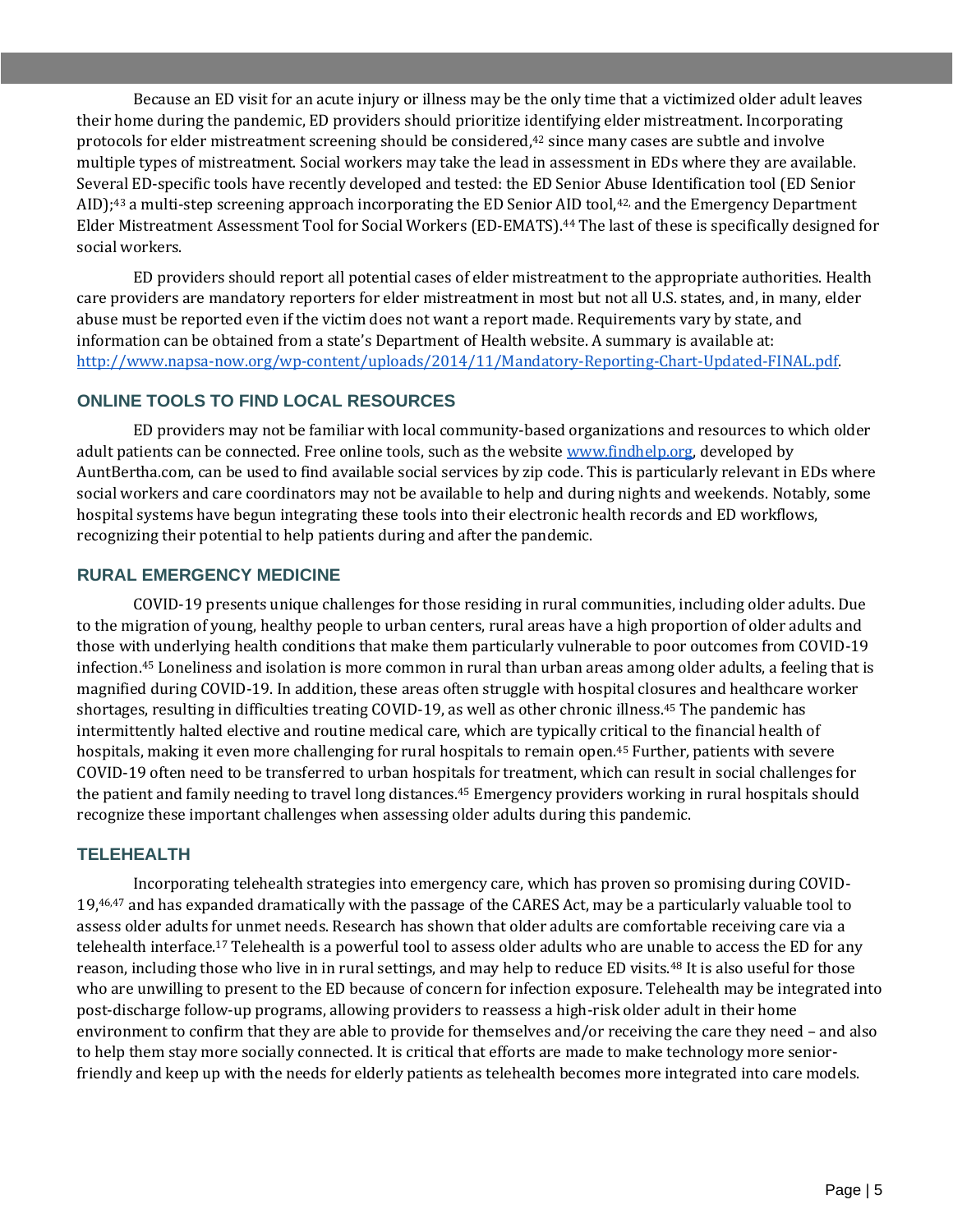#### **EMS**

Emergency medical services (EMS) providers, who often evaluate an older adult patient in their home environment soon after a 911 activation, can play a critical role in identification of unmet needs. ED providers should take seriously any concerns that EMS expresses and should proactively ask EMS about any social / nonmedical issues when receiving report about an older adult patient. Additionally, EMS providers may identify and even potentially initiate intervention for unmet needs and social challenges in older adults who refuse transport to the ED. Community paramedicine<sup>49</sup> offers an opportunity for post-discharge follow-up and other regular in-home check-ins with older adults, particularly when other community-based services are unable to safely access homes. Innovative programs integrating an in-person EMS evaluation with a telehealth evaluation by an ED provider are also promising.<sup>50</sup>

#### **THE FUTURE**

New tools and strategies to identify and address unmet needs and social challenges among older adults in the ED are being developed. Future screening approaches may be enhanced by algorithms using data from electronic health records to find patients at risk. Effectively managing these non-medical but critically important issues is also increasingly recognized as a priority for payors, including the Centers for Medicare and Medicaid Services, as well as accountable care organizations, because fixing them will reduce avoidable health care costs. The COVID-19 pandemic has made many of these issues worse for older adults, but the pandemic also provides an important opportunity to raise awareness among emergency physicians, nurses, and social workers about the potential to use the ED visit to identify and initiate interventions.

#### **SUMMARY**

Unmet needs and social challenges can have a profound negative impact on the health of older adults, particularly during and after the COVID pandemic. An ED visit provides a unique and critical opportunity to identify these issues and initiate intervention for these vulnerable older adults who may not be seen in any other medical setting. By assessing for unmet needs and social challenges, considering a team-based approach as to how they may be ameliorated, using online tools, and integrating telehealth and EMS, ED providers have the potential to dramatically improve the health and quality of life of older patients.

#### **KEY WORDS**

unmet needs, social challenges, geriatric emergency medicine, elder abuse

# **AFFILIATIONS**

Alyssa Elman LMSW1, Daniel Baek MPH1, Elaine Gottesman LMSW1, Michael E. Stern MD1, Mary R. Mulcare MD1, Amy Shaw MD2, Morgan Pearman PA-C1, Michelle Sullivan PA-C1, Sunday Clark ScD MPH3, Timothy F. Platts-Mills MD MSPH4, Rahul Sharma MD MBA1, Tony Rosen MD MPH<sup>1</sup>

- 1. Department of Emergency Medicine, Weill Cornell Medicine / NewYork-Presbyterian Hospital, New York, New York
- 2. Division of Geriatrics and Palliative Medicine, Weill Cornell Medicine / NewYork-Presbyterian Hospital, New York, New York
- 3. Boston Trauma Institute, Department of Surgery, Boston University School of Medicine
- 4. Quantworks, Inc. Carrboro, North Carolina

# **CONFLICTS OF INTEREST**

The authors have no conflicts of interest to report.

# **ACKNOWLEDGEMENTS**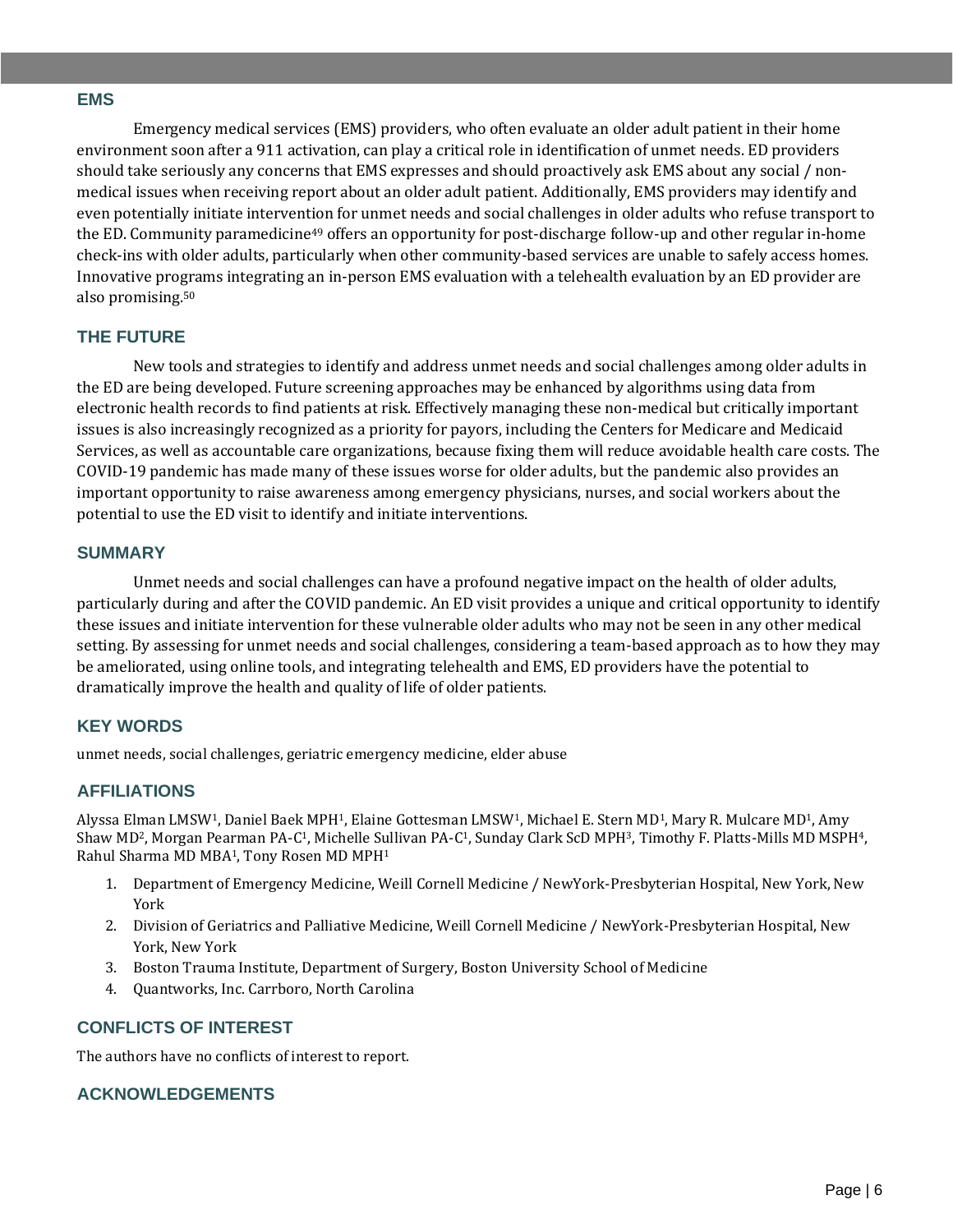**Corresponding Author**: Tony Rosen MD MPH, Department of Emergency Medicine, Weill Cornell Medicine / NewYork-Presbyterian Hospital, New York, New York, 525 East 68th Street, Room M130, New York, NY 10065, [aer2006@med.cornell.edu,](mailto:aer2006@med.cornell.edu) 212-746-0780 (phone), 212-746-4883 (fax)

**Funding**: Tony Rosen's participation was supported by a Paul B. Beeson Emerging Leaders Career Development Award in Aging (K76 AG054866) from the National Institute on Aging. The content is solely the responsibility of the authors and does not necessarily represent the official views of the National Institutes of Health.

## **REFERENCES**

- 1. Gruneir A, Silver MJ, Rochon PA. Emergency Department Use by Older Adults: A Literature Review on Trends, Appropriateness, and Consequences of Unmet Health Care Needs. Med Care Res Rev 2011;68(2):131-155. Doi:10.1177/1077558710379422
- 2. Stevens TB, Richmond NL, Pereira GF, Shenvi CL, Platts-Mills TF. Prevalence of Nonmedical Problems Among Older Adults Presenting to the Emergency Department. Acad Emerg Med 2014;21(6):651-658. Doi:10.1111/acem.12395
- 3. Shankar KN, Bhatia BK, Schuur JD. Toward Patient-Centered Care: A Systematic Review of Older Adults' Views of Quality Emergency Care. Ann Emerg Med 2014;63(5):529-550.e521. Doi:10.1016/j.annemergmed.2013.07.509
- 4. Hamilton C, Ronda L, Hwang U, et al. The Evolving Role of Geriatric Emergency Department Social Work in the Era of Health Care Reform. Soc Work Health Care 2015;54:849-68.
- 5. Morris AM, Engelberg Anderson JK, Schmitthenner B, et al. Leveraging Emergency Department Visits to Connect Older Adults at Risk for Malnutrition and Food Insecurity to Community Resources: Design and Protocol Development for the BRIDGE Study. Pilot Feasibility Stud 2020;6:36. Doi:10.1186/s40814-020-00576-3
- 6. Siegler EL, Lama SD, Knight MG, Laureano E, Reid MC. Community-Based Supports and Services for Older Adults: A Primer for Clinicians. J Geriatr 2015;2015. Doi: 10.1155/2015/678625.
- 7. Pardasani M, Thompson P. Senior centers: Innovative and Emerging Models. J Appl Gerontol 2012;31:52-77. Doi: 10.1177/0733464810380545.
- 8. About Adult Day Services. National Adult Day Services Association 2013. Available at https://www.nadsa.org/learnmore/about-adult-day-services/. Accessed on June 1, 2021.
- 9. Dabelko-Schoeny H, Anderson KA, Guada J. Adult Day Services: A Service Platform for Delivering Mental Health Care. Aging Ment Health 2013;17:207-14. Doi: 10.1080/13607863.2012.724653.
- 10. The MetLife National Study of Adult Day Services. New York, NY: MetLife Mature Market Institute (MMI); 2010. Accessed on June 7, 2021.
- 11. Thomas KS, Mor V. Providing More Home-Delivered Meals is One Way to Keep Older Adults with Low Care Needs Out of Nursing Homes. Health Aff 2013;32:1796-802. Doi: 10/1377/hlthaff.2013.0390.
- 12. Family Caregiver Engagement Cuts Hospital Readmissions by 25%. 2017. Available at https://patientengagementhit.com/news/family-caregiver-engagement-cuts-hospital-readmissions-by-25. Accessed on June 1, 2021.
- 13. McCusker J, Roberge D. Safe discharge of seniors from the Emergency Department to the community. Montreal, Canada: St. Mary's Hospital - Department of Clinical Epidemiology and Community Studies; 2008.
- 14. Salentiny-Wrobleski D. Safe discharge from the Emergency Department. Emergency Nurses Association 2019. Available at: https://www.ena.org/docs/default-source/resource-library/practice-resources/positionstatements/safedischargefromed.pdf?sfvrsn=998ee45f\_12. Accessed on June 1, 2021.
- 15. Kandasamy D, Platts-Mills TF, Shah MN, Van Orden KA, Betz ME. Social Disconnection Among Older Adults Receiving Care in the Emergency Department. West J Emerg Med 2018;19(6):919-925. Doi:10.5811/westjem.2018.9.38784
- 16. Steinman MA, Perry L, Perissinotto CM. Meeting the Care Needs of Older Adults Isolated at Home During the COVID-19 Pandemic. JAMA Intern Med 2020;180(6):819-820. Doi:10.1001/jamainternmed.2020.1661
- 17. Greenwald PW, Stern M, Clark S, et al. A Novel Emergency Department-Based Telemedicine Program: How Do Older Patients Fare? Telemed J E Health 2019;25(10):966-972. Doi:10.1089/tmj.2018.0162
- 18. Tsai H-yS, Shillair R, Cotten SR, Winstead V, Yost E. Getting Grandma Online: Are Tablets the Answer for Increasing Digital Inclusion for Older Adults in the U.S.? Educ Gerontol 2015;41:695-709. Doi:10.1080/03601277.2015.1048165
- 19. Rorai V, Perry TE. An Innovative Telephone Outreach Program to Seniors in Detroit, a City Facing Dire Consequences of COVID-19. J Gerontol Soc Work 2020:1-4. Doi:10.1080/01634372.2020.1793254
- 20. EngAGED: The National Resource Center for Engaging Older Adults. The Impact of COVID-19 on Transportation Access and Social Isolation. Available at: https://us5.campaignarchive.com/?u=8e5a58f0539f4d7433f4faafc&id=f878b8a7ad. Accessed on June 1, 2021.
- 21. Iliffe S, Lenihan P, Orrell M, Walters K, Drennan V, Tai SS. The Development of a Short Instrument to Identify Common Unmet Needs in Older People in General Practice. Br J Gen Pract 2004;54:914-8.
- 22. He S, Craig BA, Xu H, et al. Unmet Need for ADL Assistance Is Associated With Mortality Among Older Adults With Mild Disability. J Gerontol A Biol Sci Med Sci 2015;70:1128-32. Doi:10.1093/gerona/glv028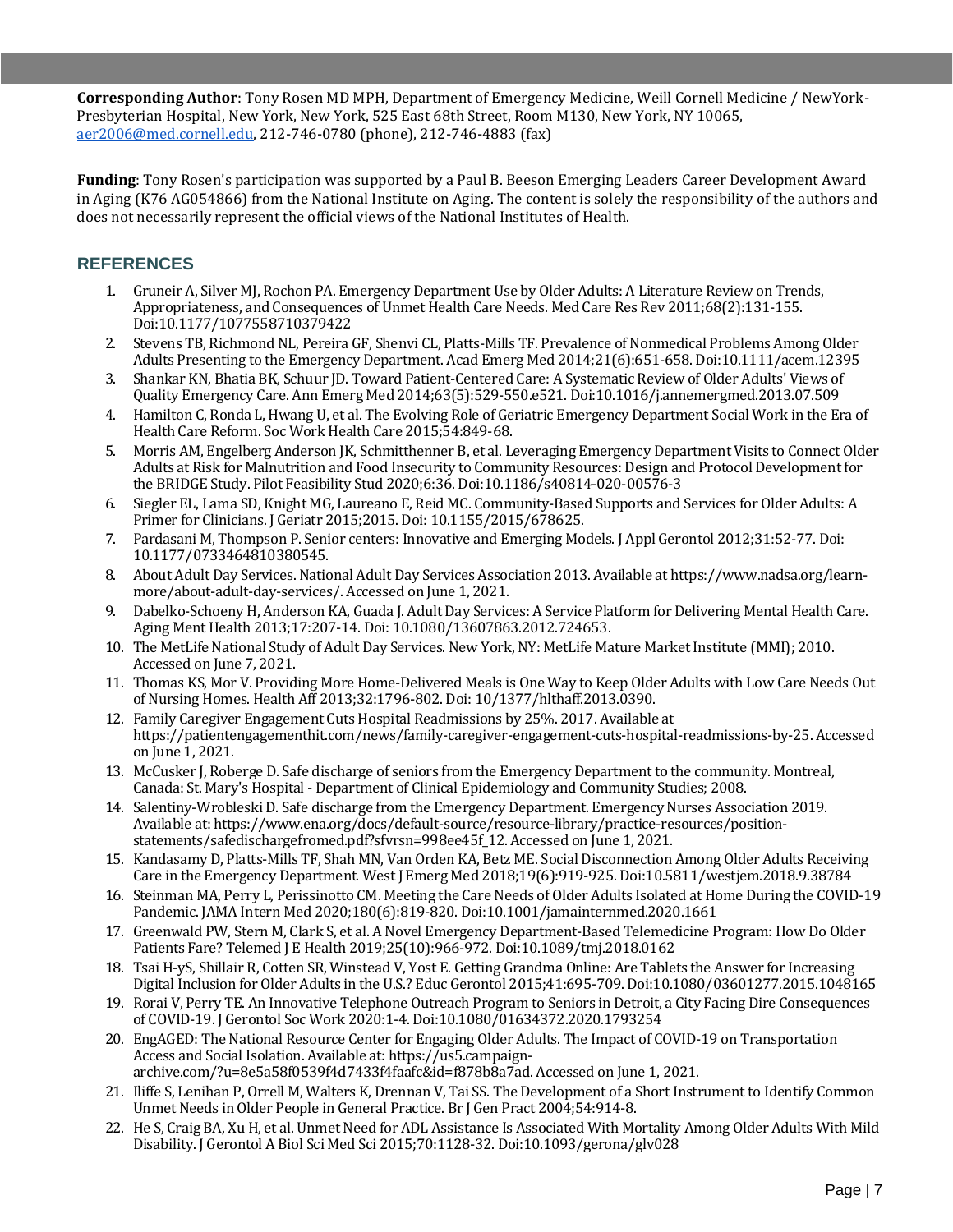- 23. Wilber ST, Blanda M, Gerson LW. Does Functional Decline Prompt Emergency Department Visits and Admission in Older Patients? Acad Emerg Med 2006;13:680-2. Doi:10.1197/j.aem.2006.01.006
- 24. Marchini L, Ettinger RL. COVID-19 Pandemics and Oral Health Care for Older Adults. Spec Care Dentist 2020;40:329- 31. Doi:10.1111/scd.12465
- 25. Fareed N, Southerland LT, Rao BM, Sieck CJ. Geriatric Assistive Devices Improve Older Patient Engagement and Clinical Care in an Emergency Department. Am J Emerg Med 2020. Doi:10.1016/j.ajem.2020.07.073
- 26. Burks CE, Jones CW, Braz VA, et al. Risk Factors for Malnutrition among Older Adults in the Emergency Department: A Multicenter Study. J Am Geriatr Soc 2017;65:1741-7. Doi:10.1111/jgs.14862
- 27. Gundersen C, Ziliak JP. Food Insecurity And Health Outcomes. Health Aff (Millwood) 2015;34:1830-9. Doi:10.1377/hlthaff.2015.0645
- 28. Coleman-Jenson AR, Matthew P.; Gregory, Christian A.;Singh, Anita. Household Food Security in the United States 2019. U.S. Department of Agriculture (online). Available at: https://www.ers.usda.gov/webdocs/publications/99282/err-275.pdf?v=8980.1. Accessed January 19, 2021.
- 29. Y oung AM, Kidston S, Banks MD, Mudge AM, Isenring EA. Malnutrition Screening Tools: Comparison Against Two Validated Nutrition Assessment Methods in Older Medical Inpatients. Nutrition 2013;29:101-6. Doi:10.1016/j.nut.2012.04.007
- 30. Makelarski JA, Abramsohn E, Benjamin JH, Du S, Lindau ST. Diagnostic Accuracy of Two Food Insecurity Screeners Recommended for Use in Health Care Settings. Am J Public Health 2017;107(11):1812-1817. Doi:10.2105/AJPH.2017.304033
- 31. Pooler JA, Hartline-Grafton H, DeBor M, Sudore RL, Seligman HK. Food Insecurity: A Key Social Determinant of Health for Older Adults. J Am Geriatr Soc 2019;67:421-4. Doi:10.1111/jgs.15736
- 32. Brown RT, Lori Thomas M, Cutler DF, Hinderlie M. Meeting the Housing and Care Needs of Older Homeless Adults: A Permanent Supportive Housing Program Targeting Homeless Seniors. Seniors Hous Care J 2013;21:126-35.
- 33. Brown RT, Miao Y, Mitchell SL, et al. Health Outcomes of Obtaining Housing Among Older Homeless Adults. Am J Public Health 2015;105(7):1482-1488. Doi:10.2105/AJPH.2014.302539
- 34. Lin WC, Bharel M, Zhang J, O'Connell E, Clark RE. Frequent Emergency Department Visits and Hospitalizations Among Homeless People With Medicaid: Implications for Medicaid Expansion. Am J Public Health 2015;105 Suppl 5(Suppl 5):S716-722. Doi:10.2105/AJPH.2015.302693
- 35. Rogers JH, Link AC, McCulloch D, et al. Characteristics of COVID-19 in Homeless Shelters : A Community-Based Surveillance Study. Ann Intern Med 2020. Doi:10.7326/M20-3799
- 36. Romig K. Poverty Among Americans Aged 65 and Older. In: Service USCR, ed 2019:1-19. Available at: https://fas.org/sgp/crs/misc/R45791.pdf. Accessed on June 1, 2021.
- 37. Cubanski J, Koma W, Damico A, Neuman T. How Many Seniors Live in Poverty? Kaiser Family Foundation, 2018. Available at https://www.kff.org/report-section/how-many-seniors-live-in-poverty-issue-brief/. Accessed on January 19, 2021.
- 38. Cohen M, Tavares J, Silberman S, Popham L. Potential Financial Impacts of the COVID-19 Pandemic on Older Single-Person Households. National Council on Aging. Available at: https://d2mkcg26uvg1cz.cloudfront.net/wpcontent/uploads/2020-C19-DG19\_COVID-19-Issue-Brief\_Older-Single-Householders\_7-24.pdf. Accessed on January 19, 2021.
- 39. Rosen T, Stern ME, Elman A, Mulcare MR. Identifying and Initiating Intervention for Elder Abuse and Neglect in the Emergency Department. Clin Geriatr Med 2018;34:435-51. Doi:10.1016/j.cger.2018.04.007
- 40. Evans CS, Hunold KM, Rosen T, Platts-Mills TF. Diagnosis of Elder Abuse in U.S. Emergency Departments. J Am Geriatr Soc 2017;65:91-7. Doi:10.1111/jgs.14480.
- 41. Elman A, Breckman R, Clark S, et al. Effects of the COVID-19 Outbreak on Elder Mistreatment and Response in New York City: Initial Lessons. J Appl Gerontol 2020;39(7). Doi:10.1177/0733464820924853
- 42. Rosen T, Platts-Mills TF, Fulmer T. Screening for Elder Mistreatment in Emergency Departments: Current Progress and Recommendations for Next Steps. J Elder Abuse Negl 2020;32(3):295-315. Doi:10.1080/08946566.2020.1768997.
- 43. Platts-Mills TF, Hurka-Richardson K, Shams RB, et al. Multicenter Validation of an Emergency Department-Based Screening Tool to Identify Elder Abuse. Ann Emerg Med 2020;76(3):280-290. Doi:10.1016/j.annemergmed.2020.07.005
- 44. Elman A, Rosselli S, Burnes D, et al. Developing the Emergency Department Elder Mistreatment Assessment Tool for Social Workers Using a Modified Delphi Technique. Health Soc Work 2020;45(2). Doi:10.1093/hsw/hlz040.
- 45. Henning-Smith C. The Unique Impact of COVID-19 on Older Adults in Rural Areas. J Aging Soc Policy 2020;32(4- 5):396-402. Doi:10.1080/08959420.2020.1770036.
- 46. Bains J, Greenwald PW, Mulcare MR, et al. Utilizing Telemedicine in a Novel Approach to COVID-19 Management and Patient Experience in the Emergency Department. Telemed J E Health 2020. Doi:10.1089/tmj.2020.0162.
- 47. Hollander JE, Carr BG. Virtually Perfect? Telemedicine for Covid-19. N Engl J Med 2020;382(18):1679-1681. Doi:10.1056/NEJMp2003539